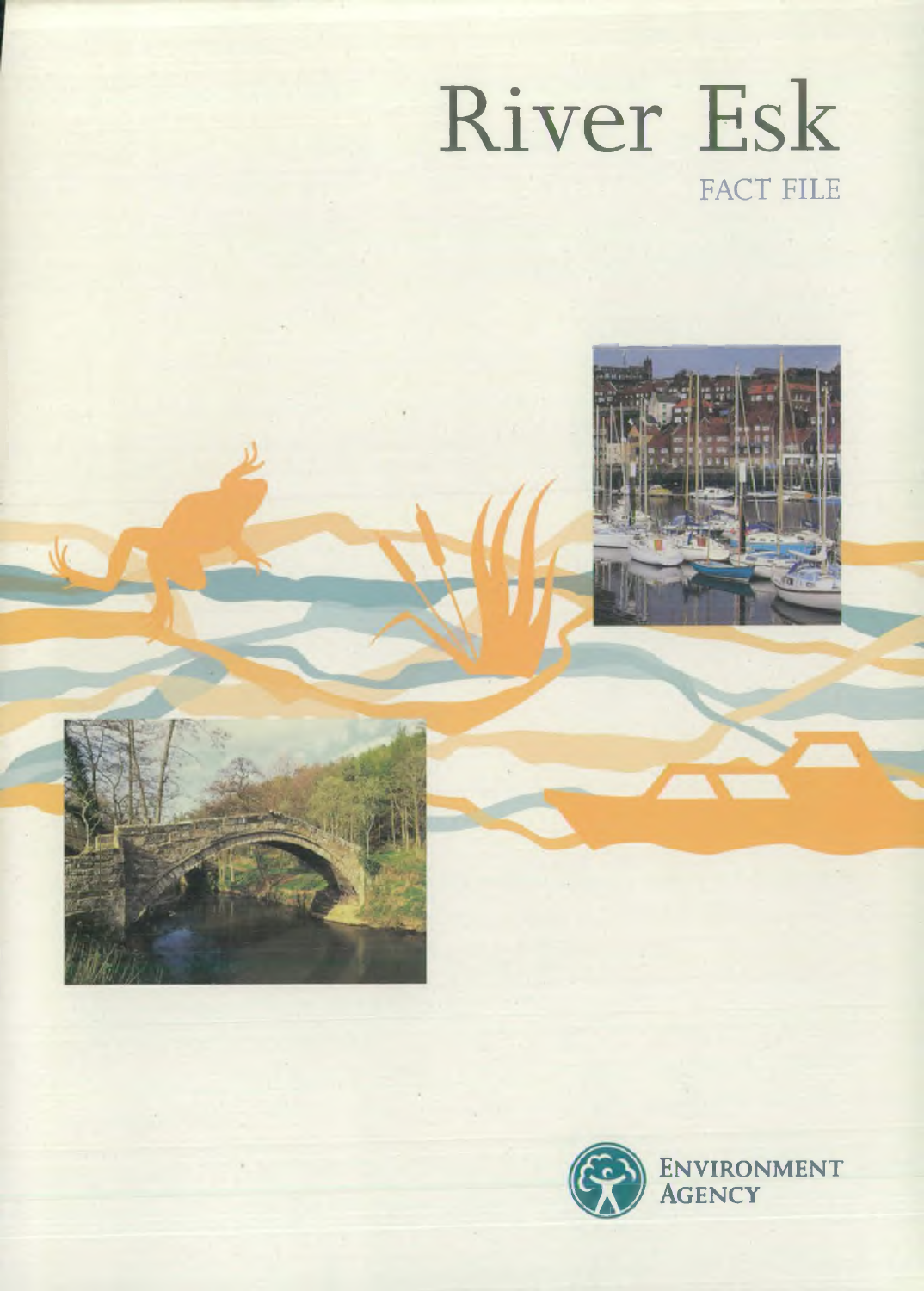# KEY FACTS

SOURCE OF THE RIVER ESK

Westerdale Moor

ALTITUDE AT SOURCE

Between 300 and 400 metres above sea level (Above Ordnance Datum)

**MAIN TRIBUTARIES** Sleddale Beck, Baysdale Beck, Murk Esk

LENGTH FROM SOURCE TO SEA

42 kilometres

#### **TIDAL LENGTH**

5 kilometres from Whitby to Ruswarp Weir

#### **CATCHMENT DRAINAGE AREA**

362 square kilometres

#### **ANNUAL RAINFALL**

Ranging from 950mm inland to 650mm in coastal areas

**ESTUARY** 

Whitby



# River Esk FACT FILE

The River Esk begins on the moorlands of the North-Yorkshire Moors National Park, and flows east to meet the North Sea at Whitby. It drains a catchment of 362 square kilometres.

## PURE WATERS

The waters of the Esk and its tributaries are of excellent quality, suitable for drinking water abstraction. The Agency's overall aim is, of course, to maintain this standard of water quality.

The Esk is under constant threat from pollution, mainly from farms in this predominantly rural area. Environmental Protection Officers work with farmers to prevent agricultural pollution, identifying practical solutions to potential environmental problems.

Many moorland streams can also be affected by natural 'flushes' of acidity, usually caused by heavy rain falling after a long dry spell on to the dried out peat. These acidic flushes can cause

#### THE RIVER ESK & TRIBUTARIES WATER QUALITY CLASSIFICATION TABLE 1995

| Quality<br><b>Class</b> | Inland<br>Rivers (km) | Estuarine<br>(km) |
|-------------------------|-----------------------|-------------------|
| A – GOOD                | 58.2                  | 4.7               |
| $B - GOD$               | 9.4                   | 0.0               |
| $C - FAIR$              | 0.0                   | 0.0               |
| $D - F A IR$            | 0.0                   | 0.0               |
| $E - POOR$              | 0.0                   | 0.0               |
| $F - BAD$               | 0.0                   | 0.0               |



occasional fish kills and restrict the invertebrate life. Acid rain has caused the naturally acid condition of the moors to become more severe. Also, the presence of iron from old mineral workings makes some streams an ochreous-orange colour.

The River Esk's water quality will change on various lengths of the river, ranging from a Class A and B river, which is Good, to a Class C river, which is Fair. The Agency has a system for classifying the water quality of rivers. Class A and B rivers are of a high quality. They are clean enough for salmon and trout to live in and can be used for drinking water. They will also support a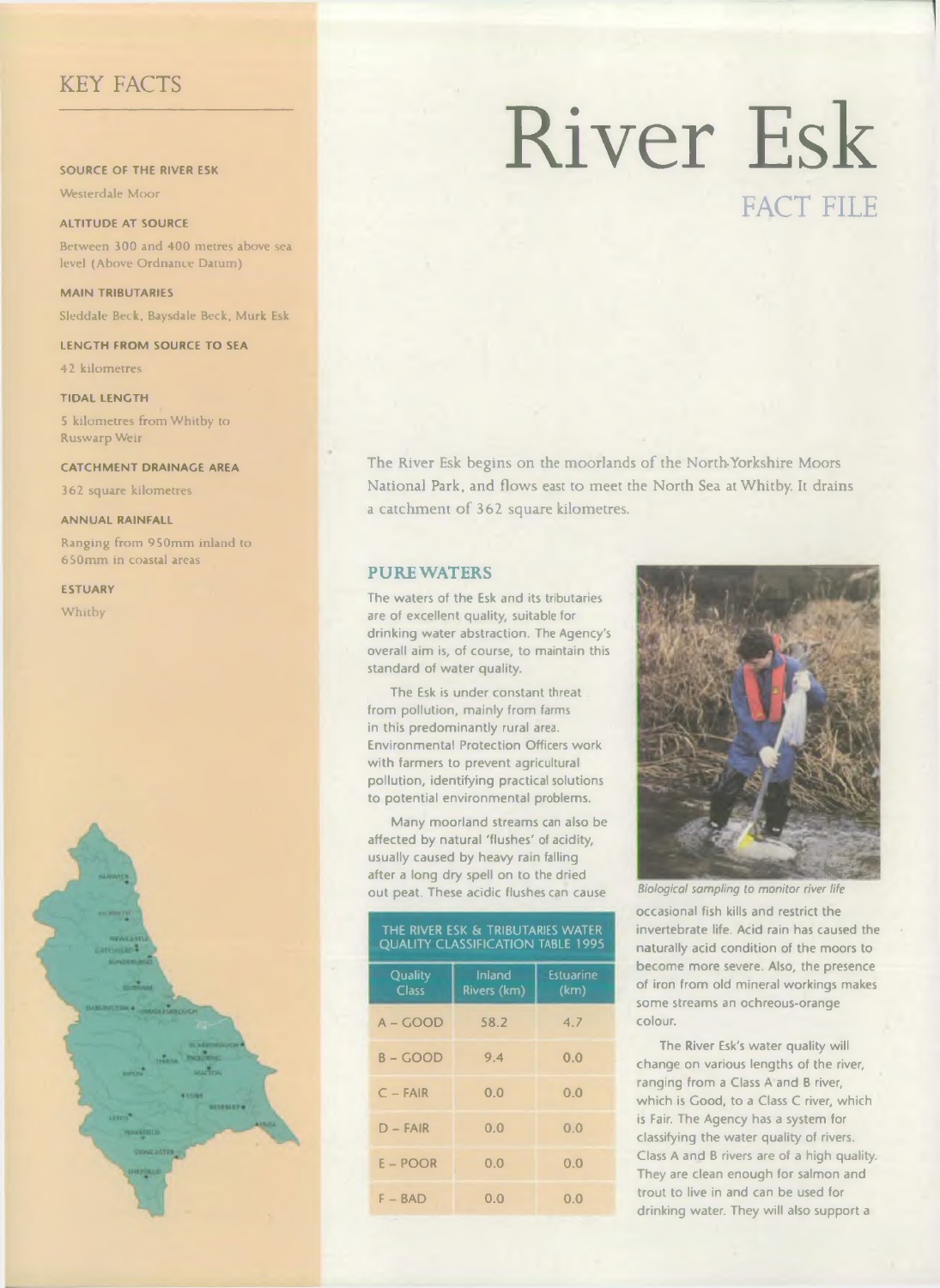variety of invertebrates, including mayflies, stoneflies and most pollution sensitive insects.

Class C and D rivers are of fair quality. Coarse fish such as roach, chub and bream can live in them and possibly trout in some C waters. These rivers can be used for drinking water if it is treated. A good variety of invertebrate species can be found apart from the most pollution sensitive animals.

Class E rivers are of poor quality. They can still support coarse fish but cannot be used for drinking water.

Class F rivers are badly polluted. Some small animals like worms or midges can live in them, but no fish.



*River Esk at Crosmont*

# INTEGRATED POLLUTION **CONTROL**

Pollution may harm people and all other parts of the living world. Industrial materials or the by-products of industrial processes constitute many of the worst pollutants - those that can do the most harm if mishandled and which are the hardest to dispose of safely. The role of the Environment Agency is to regulate these processes so that, where possible, pollution is prevented, or minimised and made harmless.

The Agency's authority to regulate industrial discharges stems principally from the Environmental Protection Act of 1990, a key feature of which is the concept of Integrated Pollution Control (IPC). This is being established internationally as the way forward for controlling pollution from industrial sources. As a system, it considers pollution to land, air and water and the way in which it interacts and impacts on the environment as a whole. It also takes a long term view on whether processes are sustainable or make demands on the environment that will rapidly exhaust available resources.

Businesses which want to operate certain industrial processes, those with



*Whitby*

the greatest pollution potential or those that are particularly complex, must apply to the Environment Agency for permission to operate. Their application must contain all the information required to assess the impact on the environment, including the effects that polluting releases will have in both the short term and long term. Agency inspectors use this and other independent information to assess whether the activity should be permitted. If the decision is to allow the process, an authorisation is then issued which includes limits on the amount of emissions to land, air or water.

The Agency monitors all authorised processes to ensure that conditions are respected and, if necessary, will use vigorous legal enforcement to protect the environment. The Agency can also order processes to be shut down if there is a serious risk of pollution.

The Agency regulates the storage and use of radioactive materials and the accumulation and disposal of radioactive waste. Hospitals, universities and industry are all users of radioactive material and are regulated by the Agency.

# PLENTIFUL FISHERIES

A mark of the purity of these rivers is their ability to support salmon and the Esk is, in fact, the principal salmon and sea trout river in the county of Yorkshire.

Spawning takes place between

November and January, mainly in the 24 kilometres of river upstream of Sleights Weir.

From July onwards, salmon and sea trout gather in significant numbers near the mouth of the estuary. With the rising of each tide, some fish migrate into the estuary and upstream as far as Ruswarp



*Retrieving illegal nets*

Weir. However, if there is not enough water going over the weir and down the fish pass, the fish cannot swim upstream and will drop back out to sea again. Under suitable conditions, the non-tidal stretch of the Esk provides excellent salmon and sea trout fishing.

This does not go unnoticed by poachers and surveillance operations are carried out day and night to protect the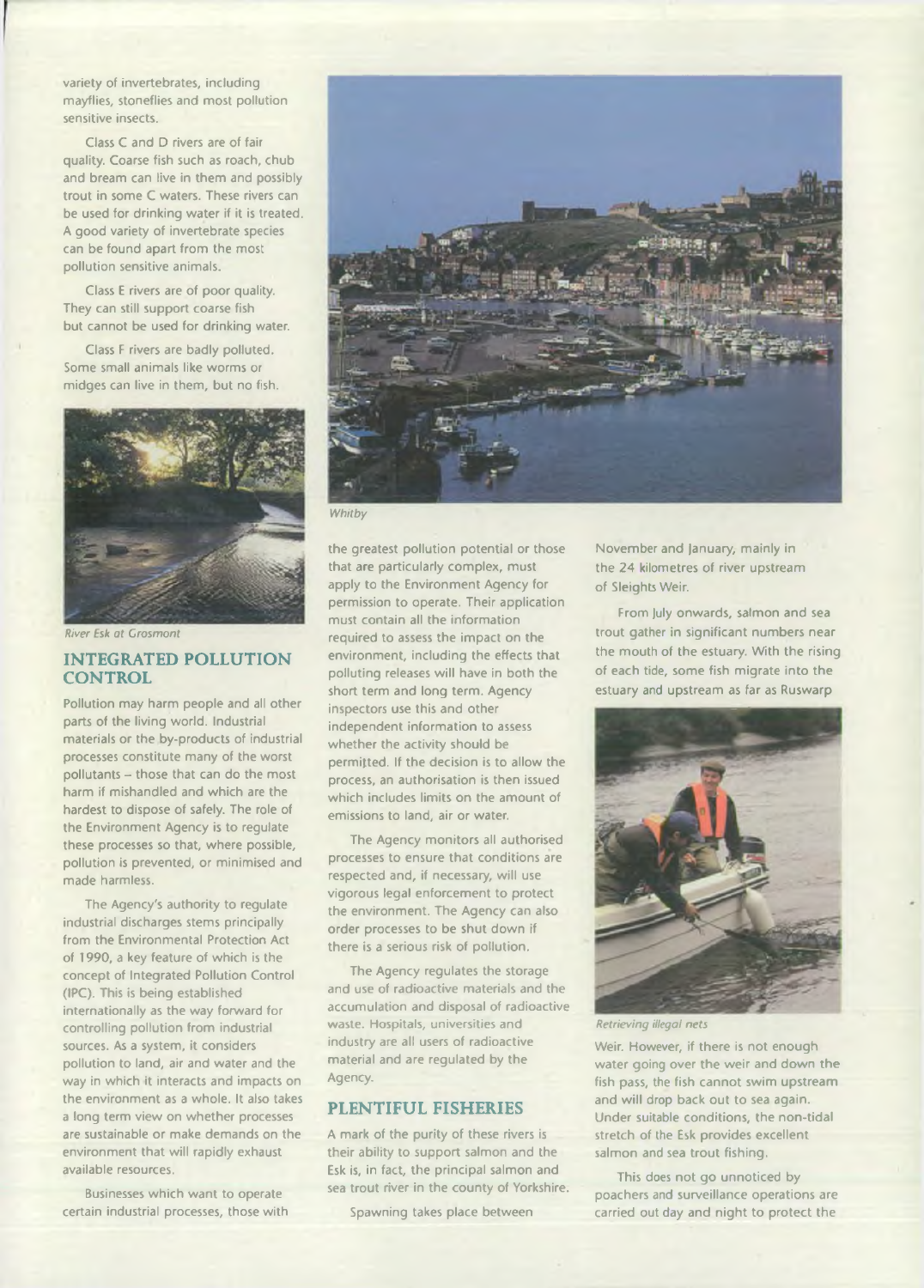#### fishery from poachers.

Fishing in the tidal stretch is now banned by law, but poaching here still remains a problem. In the mid 19th century poaching, combined with commercial netting, was so bad that the 'runs' of fish were virtually destroyed. However, over the past 100 years, the return of salmon and sea trout has been assisted by the introduction of fry to the river.

Although the Esk is dominated by migratory fish, other fish species including eels, minnows and stoneloach are also found.



#### GEOLOGY AND RIVER FLOWS

Throughout its length the Esk flows through a narrow valley incised into the soft shale beds of the Jurassic rocks of the North York Moors. The rocks are around 150-200 million years old.

During the Ice Age a glacier blocked Eskdale and the impounded waters of the Esk rose to form a lake in the main valley. The level of Lake Eskdale became steady when its rising waters found an overflow channel to the south through Newtondale, now part of the route of the North York Moors Railway.

Many isolated farms and hamlets do not have a mains water supply, but rely upon springs issuing from the more permeable rocks. Some of the larger and more reliable springs are tapped for supplies to entire communities.

# FLOODING

The Esk's steep-sided valleys mean that river levels rise quickly following heavy rainfall. However, the land at risk is mainly grazing land.

Normal flows over the weir at Sleights are below 5 cubic metres of water per second (cumecs). However, this can rise to a flow of over 350



cumecs during the worst storm conditions.

Major floods occurred in 1930 and again in 1931 where a number . of road and railway bridges were completely destroyed by the force of the floodwaters. A number of lives were lost during these floods.

On the coast, North Sea tidal surges have caused serious flooding of property in Whitby's Inner Harbour, South Bay Scarborough, Robin Hood's Bay, Sandsend, Staithes, Runswick, Skinningrove and parts of Redcar.



No flood protection schemes have been carried out on the Esk due to the rural nature of the area.

However, maintenance works are constantly carried out by the Agency's Flood Defence staff in the never ending battle against floods. The removal of debris and clearing timber obstructions help to prevent localised flooding during high river flows.

# FLOOD WARNING

The Environment Agency operates a sophisticated flood warning service which uses the latest technology to monitor rainfall, river levels, tides and sea conditions 24 hours a day, throughout the year. When there is a flood risk, warnings are issued to the general public, the police, local authorities and the media, so that those most at risk can take action to protect themselves and their property.

There are a number of ways people who live in affected areas can find out about flood warnings.

Those who have agreed to receive Flooded fields **flood alerts**, will be telephoned by the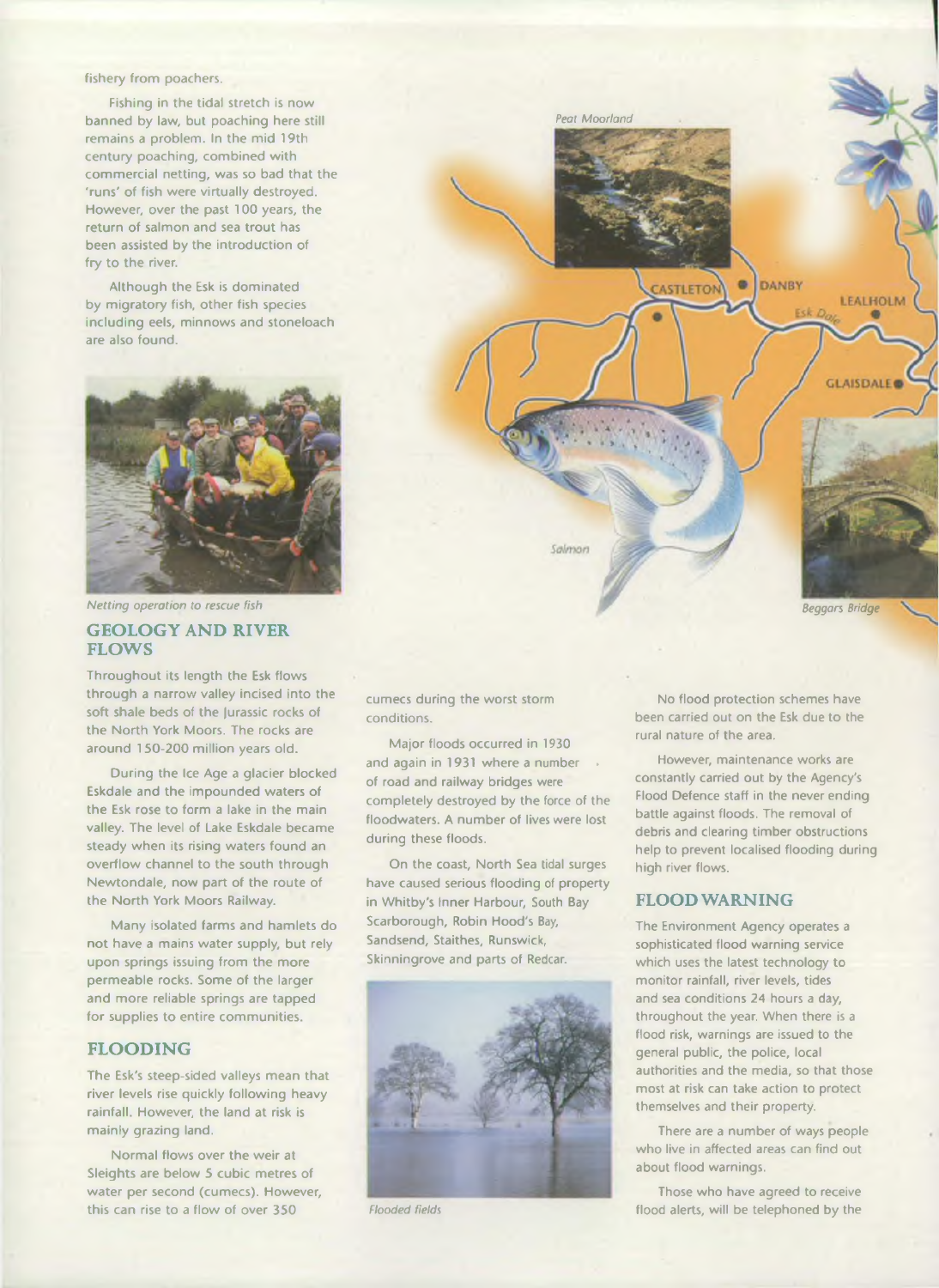# **The River Esk and its tributaries**





*The Agency uses the latest technology to predict possible flooding*

Environment Agency's Automatic Voice Messaging (AVM) system. This will give details of the flood warning and a contact for further information.

The Environment Agency also provides a 'dial and listen' national telephone service for information on flooding. Floodcall - 0645 88 11 88 is a 24 hour recorded information service providing up to date details on warnings in force across England and Wales. It gives details of those places most at risk and information about what to do in a flood.

Local flood alert procedures may also be in place in certain areas. These could

include a local warden scheme where a nominated resident passes flood warning information to local households. Warning sirens may also be in place.

The Environment Agency provides local radio stations with up to date information so they can broadcast regular updates. Flood warning information will also be broadcast by AA Roadwatch on many local commercial and BBC stations during their travel bulletins. Weather pages on Teletext (ITV) and weather forecasts on local television and radio may also include flood warning information.

# **CONSERVATION**

The River Esk lies entirely within the North Yorkshire Moors National Park, except its most downstream reaches where it flows through Whitby.

The river leads from its moorland source into Westerdale, a farmed valley grazed by sheep and cattle. The bankside is fringed with trees linking a series of small woods dominated by oak and sycamore, with alder and willow in the wetter areas. It is important that the bankside habitat does not have any

breaks in the woodland or natural vegetation if a pathway for wildlife, the 'wildlife corridor', is to be maintained.

Associated with these woodlands are areas of neutral and marshy grassland which contain a range of plant species including meadowsweet, rushes, harebell and a wide variety of grasses. There are occasional areas of seminatural grassland along the riverside, but most fields have been drained and improved for agriculture.

In Eskdale, the river broadens out and by Lealholm is bordered mainly by agricultural land, with scattered trees along the banks and a few small, isolated woodlands. Moorland can be seen to the north and south within a mile of the river.



*Boats moored at Ruswarp*

Further downstream, woodland areas are again more frequent. In places there are areas of ancient semi-natural woodland, often on the steep slopes leading down to the river itself. These woodlands contain oak, birch and alder, although in places some broad-leaved trees have been replaced by conifers. There is great conservation interest within the woodland areas and many of these have been identified by the National Park. These old-established woodlands have a diverse ground flora and the shaded, rocky areas are ideal for mosses and ferns, which can be abundant.

In the tidal reaches of the river within Whitby, there is a remaining fragment of saltmarsh.

Many different types of invertebrate animals, including mayflies, stoneflies and caddisflies, live amongst the stony river bed, and dippers can be seen. The plant life is mainly restricted to mosses.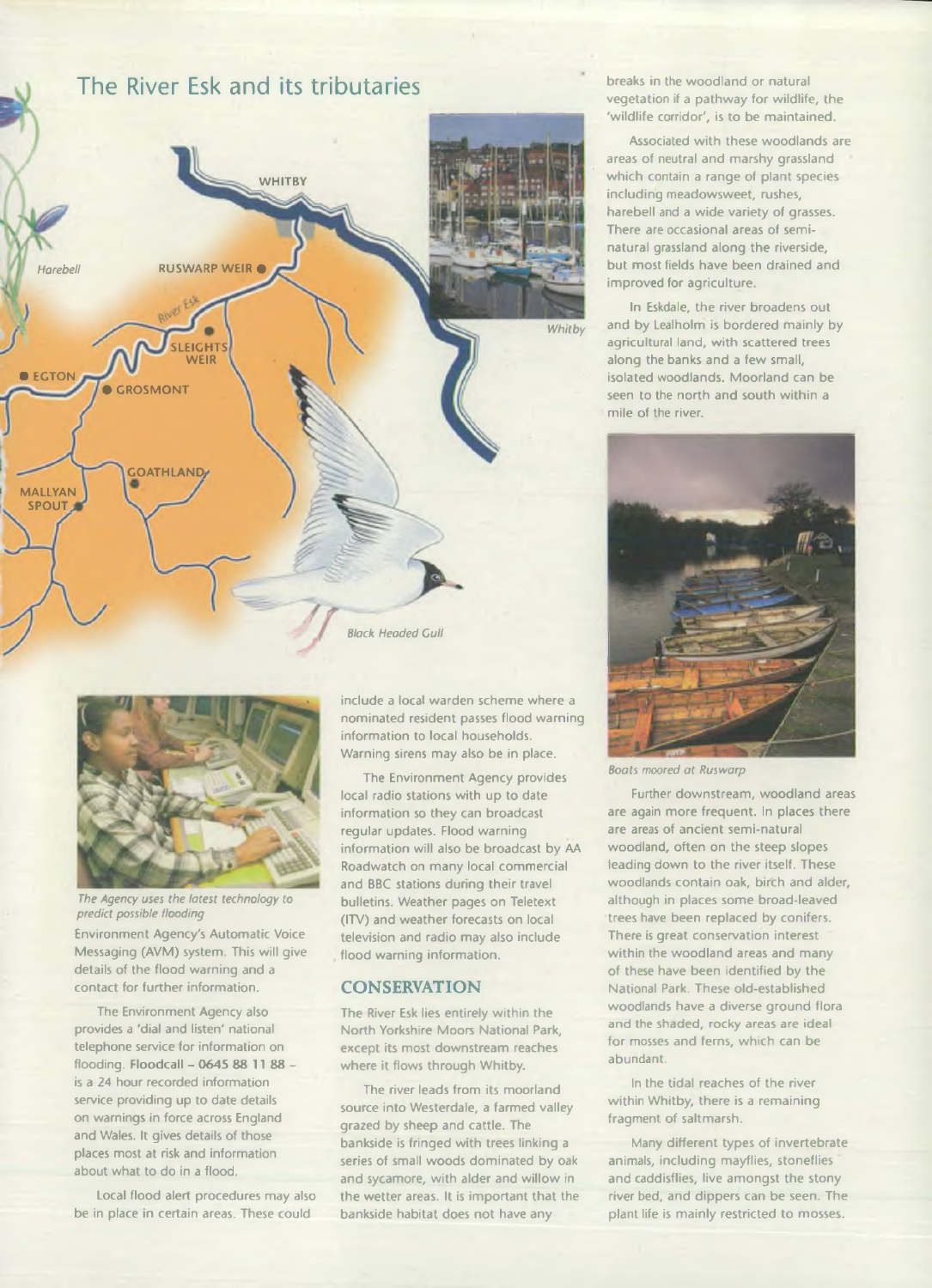## WASTE MANAGEMENT

Waste needs to be carefully managed. Hazardous waste may pose a serious threat to the environment and in the worst cases can be dangerous to life. Other wastes may cause a problem by their sheer volume or nuisance value such as litter, flies and smell. This means the disposal and recovery of waste must be carefully controlled to ensure that there is no damage to the environment or harm to human health.

It is estimated that the average household produces approximately one tonne of refuse each year. This adds up to a vast amount of waste which has to be safely disposed of each year.

Landfill remains the prime method for the disposal of household and other forms of solid waste from industry and commerce. Sites suitable for landfill are becoming more difficult to find and, as a consequence, are being located remotely from the urban centres of population.



*Recycling saves precious resources*

All facilities where waste is handled, treated or disposed of must be licensed by the Environment Agency. The licence specifies the types and quantities of waste which can be accepted at the site and the precautions which must be taken by the site operator to protect the environment.

When waste is deposited in a landfill site it breaks down to produce a polluting liquid (leachate) and landfill gas (mainly methane). The site operator must line the landfill site with an impermeable barrier to stop leachate polluting groundwater and landfill gas from migrating into property where it might explode. In some cases, landfill gas is extracted from sites and burned to produce heat or generate electricity. Other waste disposal methods include incineration facilities and chemical



*Work in progress at a waste disposal site*

treatment plants.

However, not all waste is disposed of. Thousands of tonnes of metal and other valuable materials are recycled through a network of scrapyards. Household Waste Sites and other recycling centres take a range of recyclable wastes such as oil, paper, cans, plastic, textiles and even paint. These too are licensed and regulated by the Agency to ensure that they do not harm the environment.

Industry and commerce have a Duty of Care to make sure their wastes are only collected by an authorised person and taken to an authorised waste disposal site. Waste carriers also have to be registered with the Agency before they can collect any waste. Illegal dumping (flytipping) of waste at unauthorised sites is always a problem, particularly in urban areas. Those who are caught flytipping are prosecuted.

Wastes which are the most dangerous to people or to the environment are called Special Waste. They include hazardous or toxic waste such as acids, pesticides and asbestos. Movement of Special Waste from its place of production to the disposal site must be authorised by the Agency. This provides an opportunity to check that the disposal site is suitable for the waste and that it is deposited safely.

There is a growing acknowledgement, however, that we cannot continue using up natural resources and producing waste the way we do. The government

has recently produced a National Waste Strategy in order to try and address these problems. The first priority is to reduce the amount of waste we produce and if we must produce waste then we should try to reuse or recycle it. Only as a last resort should it be disposed of. Everyone has a part to play in this strategy whether at home, at school or in the work place. The Agency issues advice on the safe, efficient disposal of waste and will play a key role in delivering the new national strategy.

**• The Agency has a 24 hour** emergency hotline - 0800 807060 for reporting environmental incidents. Pollution, poaching, fish in distress, risks to wildlife, flytipping, flooding - don't ignore it, report it!



*A summer's day beside the River Esk*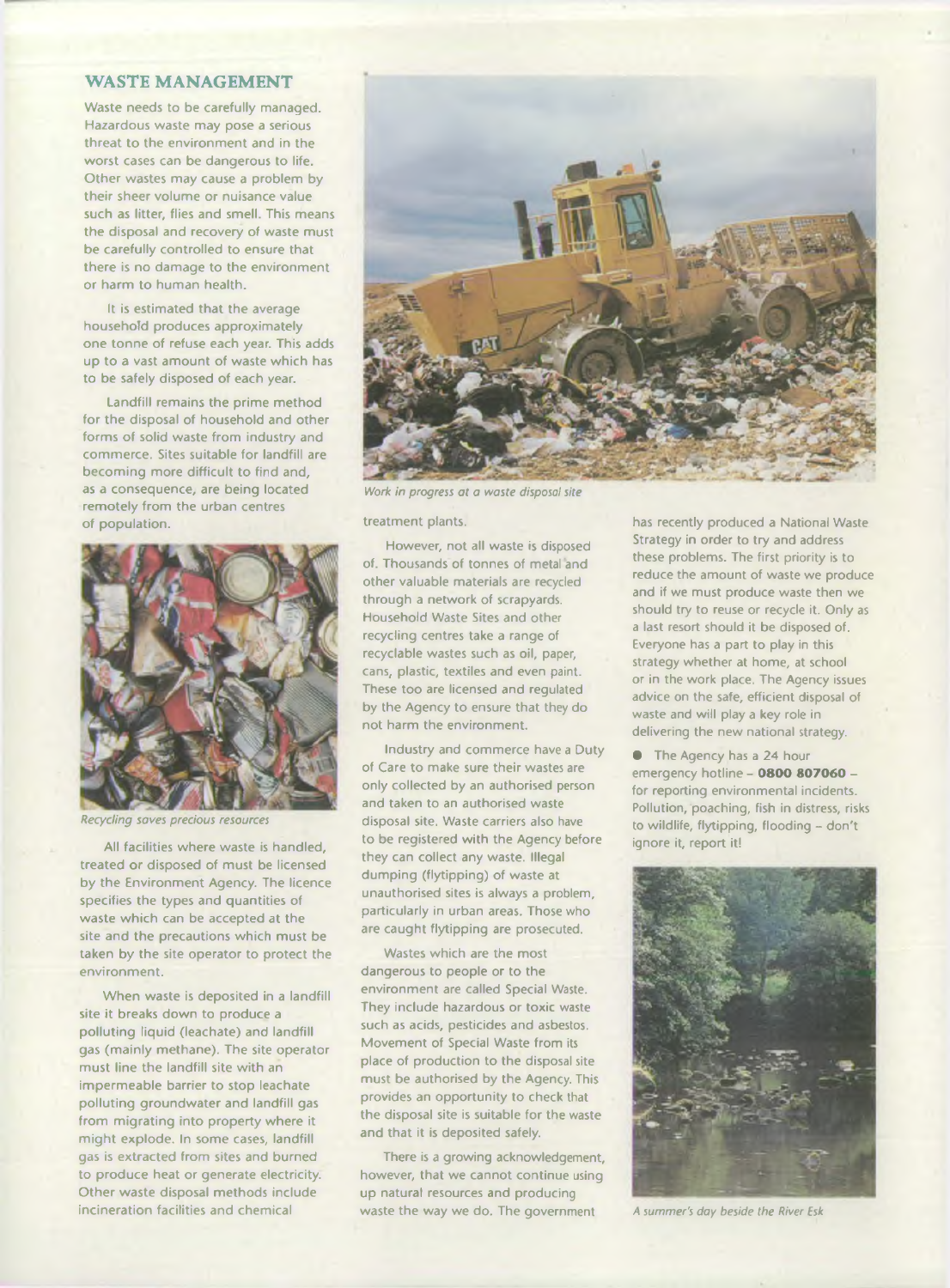

*)*

The Esk flows through Westerdale to Castleton and Danby and the remains of castles can be seen near both villages. Further down at Danby is the Moors Centre, the North York Moors National



*River Esk at Egton Bridge*

Park exhibition centre for visitors. From here, visitors can follow nature trails or start on a series of short walks. The 'Esk Valley' walk follows the Esk from source to sea, a total of 27 miles. The 'Eskdale Way' is an 82 mile circular walk round the valley.

'Beggars Bridge' at Glaisdale, an interesting, high-arched packhorse bridge, was reputably built by a local lad in the 17th century. It stood as a token of his love for a girl who lived on the opposite bank and whom he eventually married. *Boats moored in Whitby harbour*

ENJOYING THE ESK Along from Glaisdale, the Murk Esk tributary joins the Esk at Crosmont. Upstream on the Murk Esk, there is a spectacular waterfall at Mallyan Spout near Goathland.

> Grosmont is also the start of the popular North Yorkshire Moors Railway. Restored steam locomotives pull trainloads of visitors through wooded valleys to Pickering.

Boating takes place on the non-tidal stretch at Ruswarp, and on the tidal Esk there is boating, sailing and canoeing. In particular, there is considerable boating activity as the river widens into an estuary at Whitby, where there is a large marina.

As with many of the Yorkshire Dales, there was a great influence, both material and spiritual, on the life of the Dale from the local Abbey, in this case Whitby Abbey. The Abbey has been built three times - by the Anglo Saxons in 657, the Normans in 1078 and again in 1220 by the Early English. In 1559 during the reformation the Abbey was partly destroyed.

Whitby has been a major north east coastal settlement since Viking times. The Vikings were the first to see Whitby's potential as a port - a role the town still fulfils to this day. In fact, it was from Whitby that Captain Cook set sail to the South Pacific in 1 768 on his great voyage of discovery. His ship, the Endeavour, was actually made in the port at Whitby.

Whitby has also featured in literature. Bram Stoker, the author of Dracula, has it that the infamous count landed in Whitby on his journey to England.

The River Esk has played an important role throughout history, and the river continues to be used to this day for both recreational activities and as a working river.